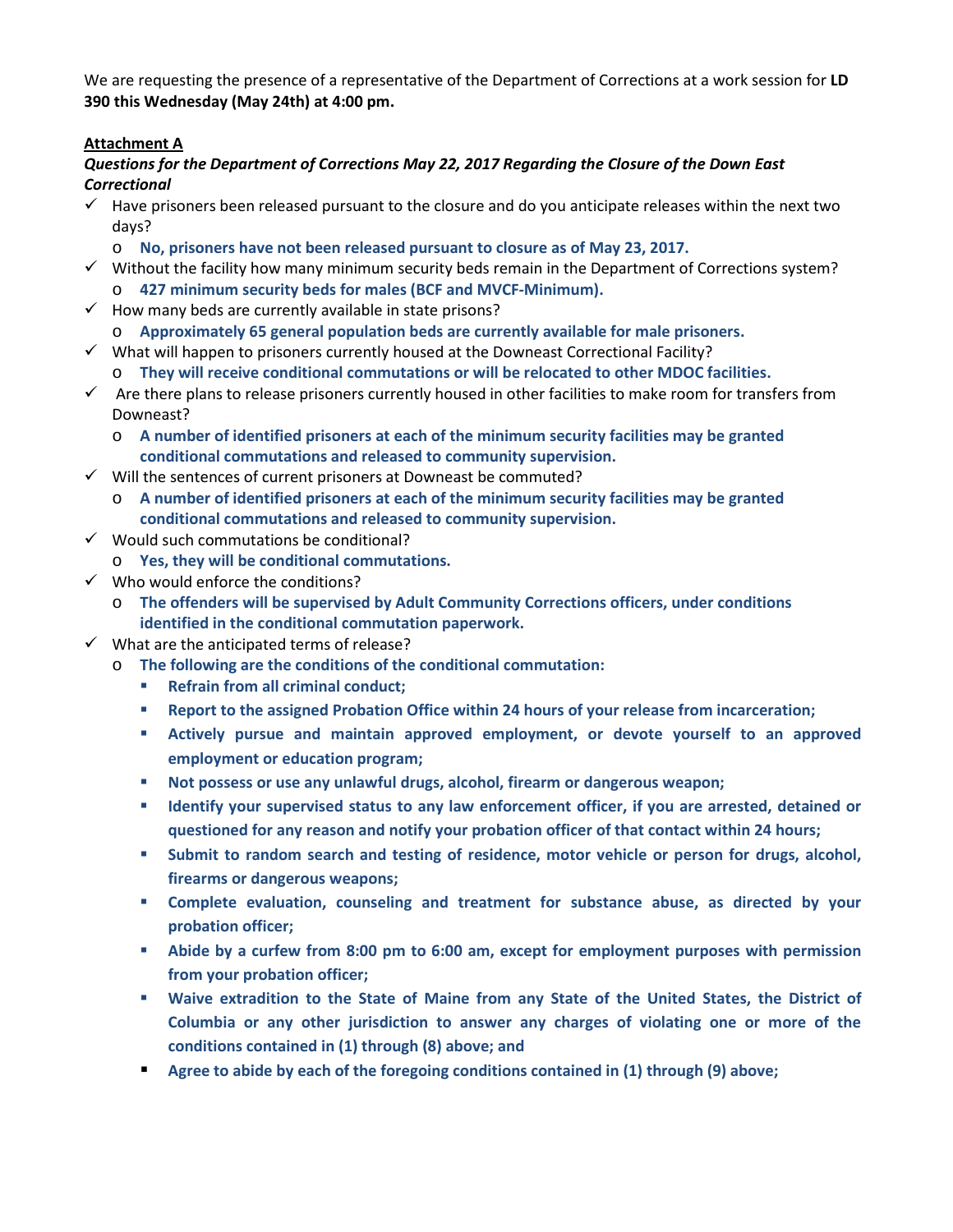- $\checkmark$  What would happen to those who violate the terms?
	- o **If the said offender violates one or more of the conditions of the conditional commutation at any point during the supervision period he is subject to arrest and detention in a Department of Correction's facility pending a hearing before the State's Parole Board. Following that hearing the matter must be submitted to the Governor for a final decision. If the Governor voids the commutation, the said offender will serve that portion of his term of imprisonment remaining to be served.**
- $\checkmark$  If violators would be re-incarcerated, would there be sufficient capacity to house them?
	- **The Department's bed space fluctuates on a day-to-day basis, and depending on the number of violators at a given time, there may or may not be sufficient capacity to house them.**
- $\checkmark$  What would be the terms of release?
	- o **Repeat question see above conditions.**
- $\checkmark$  A letter from Chief Deputy General Linda Pistner, dated April 27, 2017 may be found in Appendix B. In the letter, Ms. Pistner indicates that the Governor does not have the authority to unilaterally end the program at Downeast that is set in statute. How does the Administration view its authority to, effectively, close the facility?
	- o **This would be a question for the Governor's Office.**

### *Regarding a Potential Prerelease Center:*

- $\checkmark$  At the time borrowing was authorized for repairs and improvements to the facility at Windham, borrowing was also authorized for a prerelease center in Washington County.
	- o **PL 472 was enacted April 14, 2016 authorizing the borrowing. The language is as follows: Notwithstanding any limitation on the amount of securities that may be issued pursuant to section 1606, subsection 2, as limited by section 1610-A, the authority may issue additional securities in an amount not to exceed \$149,700,000 outstanding at any one time to pay for capital construction, repairs and improvements to the Maine Correctional Center in South Windham and a facility owned by the Department of Corrections in Washington County.**
- $\checkmark$  What is the administration's intent regarding that facility?
	- o **The intent is to have a facility in Washington County, however the Department is focusing on the Windham project and once it begins, it will focus its attention on Washington County.**

# *Regarding the Long Creek Youth Development Center:*

- $\checkmark$  The proposed Biennial Budget contains a proposal to eliminate teaching positons at Long Creek but there are now indications that the school will be closed entirely. Is this true?
	- o **No. There is no plan to close the school entirely.**
- $\checkmark$  What is the alternative plan for educating the school aged residents.
	- o **There is no alternative plan.**
- $\checkmark$  What is the estimated cost of the alternative plan?
	- o **See previous answer.**
- $\checkmark$  The letter requesting several pieces of information regarding Long Creek was submitted by Senator Cathy Breen on April 6, 2017. The information has not yet been provided but is re-requested for Wednesday's work session. The letter can be found in Attachment C.
	- o **See comments below**

#### **Attachment B**

#### *Letter from Senator Cathy Breen Dated April 6, 2017*

 $\checkmark$  A complete census of the resident population at Long Creek Youth Development Center as of March 29, 2017, the date of Commissioner Hasson's visit to Long Creek and the Criminal Justice and Public Safety Committee report back to the Appropriations and Financial Affairs Committee. The census should redact the names of the residents, but include information for each individual resident including, but not limited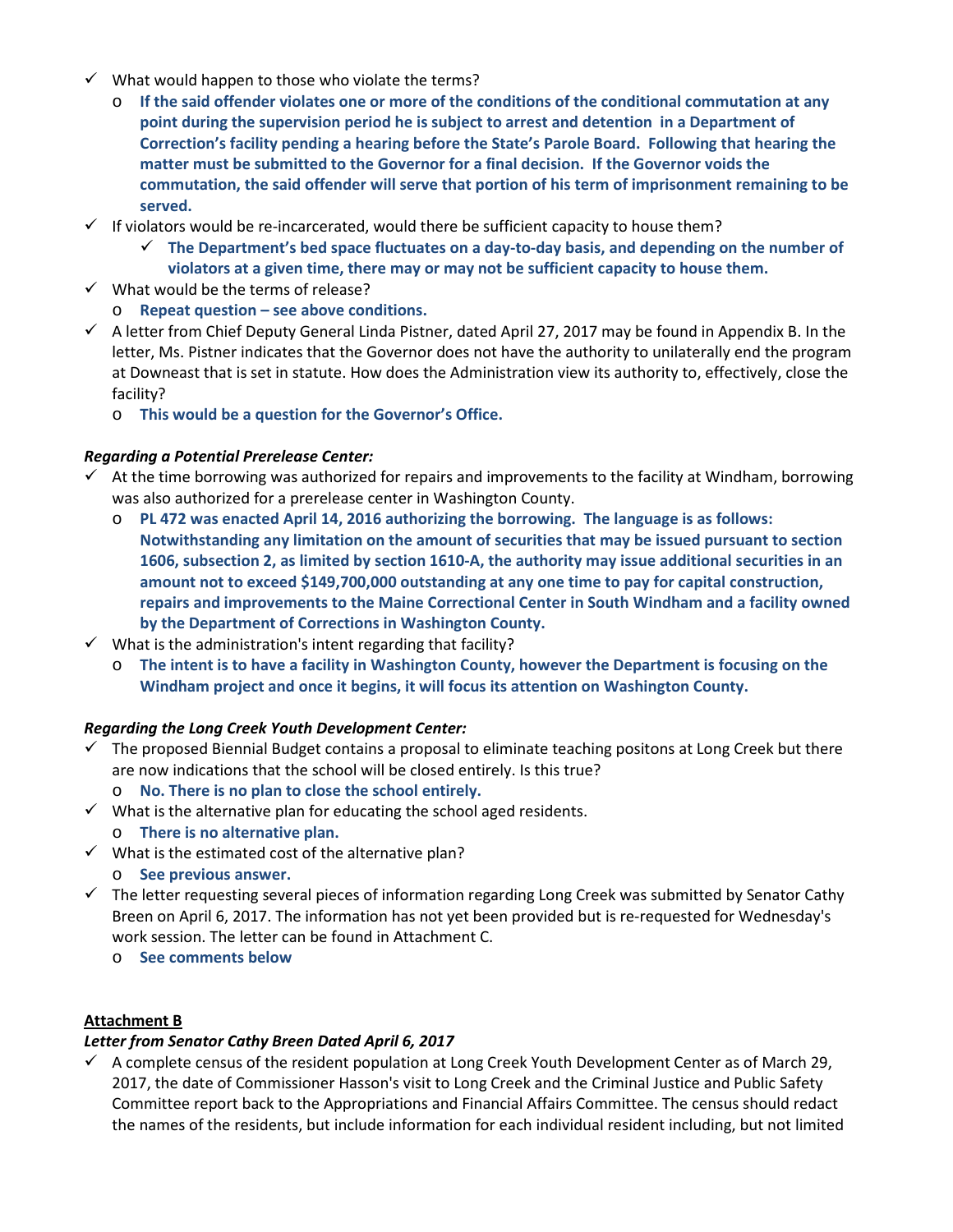to: age, gender, identity, detained or committed population, and educational program services (e.g. High School, Hi-Set [GED], Vocational, Post-High School, Detained [High School, Hi-Set, Post High School]. et.) received at Long Creek.

- o **Please see attached census report for Long Creek on March 29, 2017**
- o **Commissioner Hasson visited Long Creek on March 29, 2017**
- $\checkmark$  A copy of the census report for Long Creek produced by the Department of Corrections in July 2107. o **The Department of Corrections has not produce a census report in July of 2017.**
- $\checkmark$  A copy of the current paperwork between the Maine Department of Corrections Long Creek and the Maine Department of Education regarding current accreditation and who signed as Superintendent of schools for Long Creek.
	- o **Please see attached paperwork**
	- o **Jeff Merrill was signed on as Superintendent**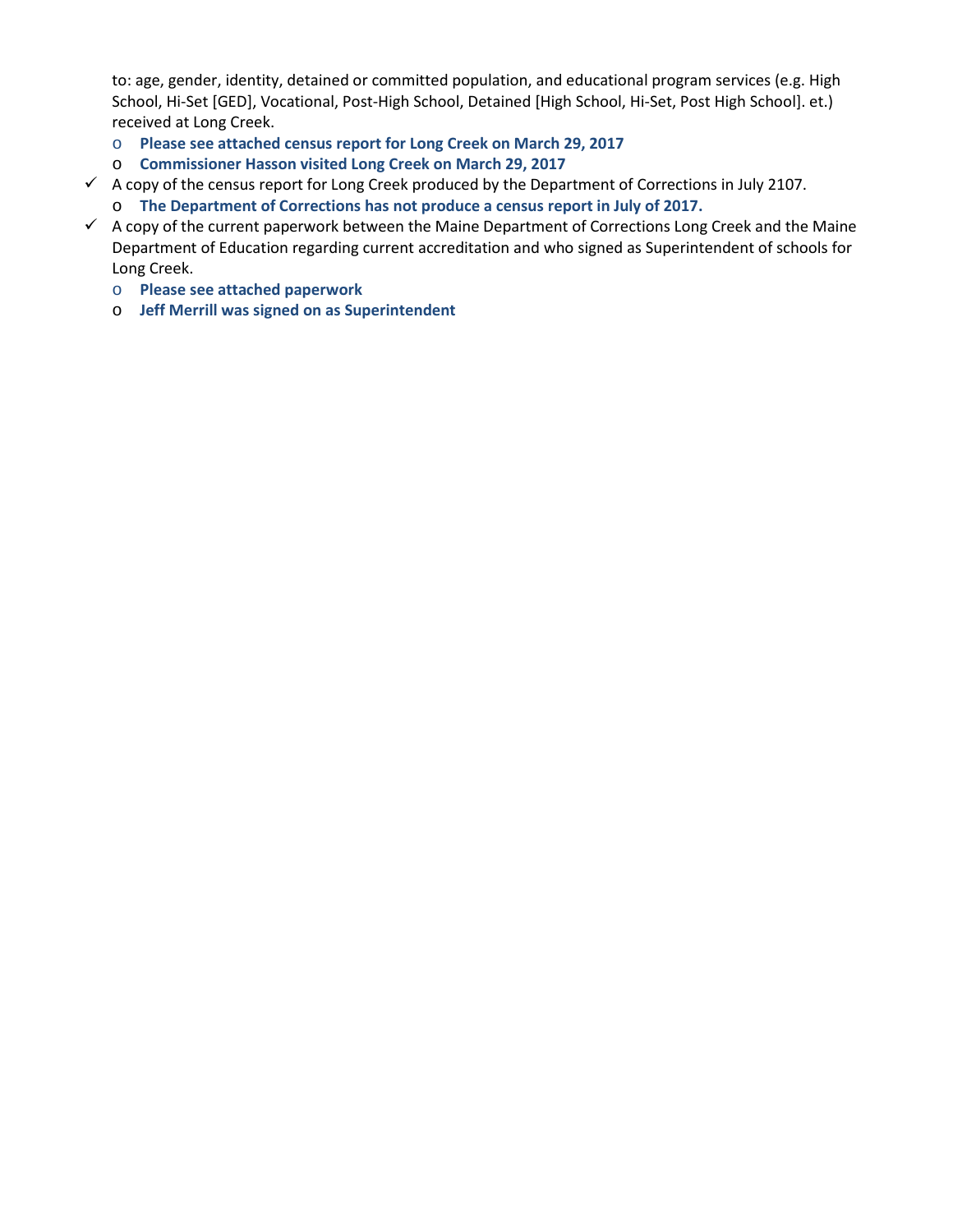### **LCYDC Census Report**

|           |                    |            |            |        | I POTT GRADUATE |            |                    |                                |             | Concept Concept |  |
|-----------|--------------------|------------|------------|--------|-----------------|------------|--------------------|--------------------------------|-------------|-----------------|--|
|           |                    |            |            |        |                 |            |                    |                                |             |                 |  |
|           |                    |            |            |        |                 |            |                    |                                |             |                 |  |
| DOC       | Still in facility  | 008        | <b>AGE</b> | GENDER |                 | SPED       |                    | HISET Stubert<br>iniden school | IVOCATOONAL |                 |  |
| 128792748 | $\pmb{\mathsf{x}}$ | 1/1/1999   | 18         | M      |                 | 2/2/2017   | Χ                  |                                |             |                 |  |
| 121062457 | $\pmb{\mathsf{x}}$ | 2/3/1999   | 18         | M      |                 | 1/13/2017  | X                  |                                |             |                 |  |
| 124244461 | x                  | 5/18/1999  | 18         | M      |                 | 11/21/2016 | X                  |                                |             |                 |  |
| 103356785 | x                  | 4/27/1998  | 19         | M      |                 | 7/14/2016  | X                  |                                |             |                 |  |
| 121974644 | $\mathsf{x}$       | 5/26/1999  | 18         | M      |                 | 9/26/2016  | X                  |                                | x           |                 |  |
| 115986576 | X                  | 11/12/1998 | 19         | M      |                 | 3/23/2017  |                    | $\pmb{\times}$                 |             |                 |  |
| 120882007 | x                  | 10/27/1999 | 18         | M      |                 | 8/11/2016  | X                  |                                |             |                 |  |
| 117985458 | $\pmb{\times}$     | 9/21/1998  | 19         | M      |                 | 3/20/2017  | $\pmb{\times}$     |                                | X           |                 |  |
| 125972633 | X                  | 7/18/2001  | 16         | M      |                 | 10/13/2016 | X                  |                                |             |                 |  |
| 100999280 | X                  | 8/12/1999  | 18         | M      |                 | 4/6/2017   | $\pmb{\mathsf{X}}$ |                                |             |                 |  |
| 121791395 | X                  | 3/27/2000  | 17         | F      |                 | 12/8/2016  | $\pmb{\mathsf{X}}$ |                                |             |                 |  |
| 120332980 | X                  | 12/17/1998 | 19         | M      |                 | 1/12/2017  | X                  |                                |             |                 |  |
| 128060371 | X                  | 12/25/1999 | 18         | M      |                 | 10/17/2016 | X                  |                                |             |                 |  |
| 124334272 | X                  | 1/16/2000  | 17         | F      |                 | 12/22/2016 | X                  |                                |             |                 |  |
| 120245563 | X                  | 5/18/1999  | 18         | M      |                 | 6/10/2016  | X                  |                                | X           |                 |  |
| 109714312 | X                  | 10/13/1999 | 18         | M      |                 | 11/16/2016 | X                  |                                |             |                 |  |
| 122424120 | X                  | 12/15/1999 | 18         | M      |                 | 11/17/2016 |                    | X                              |             |                 |  |
| 104350492 | X                  | 11/9/1999  | 18         | F      |                 | 5/26/2016  | X                  |                                |             |                 |  |
| 108083107 | X                  | 3/19/1998  | 19         | M      | X               | 8/4/2016   |                    |                                |             |                 |  |
| 120798759 | X                  | 10/15/1999 | 18         | M      |                 | 6/3/2016   | X                  |                                |             |                 |  |
| 102625642 |                    | 4/4/1999   | 18         | M      |                 | 11/18/2016 | X                  |                                |             |                 |  |
| 108083125 | X                  | 1/8/1999   | 18         | F      |                 | 4/14/2016  | Χ                  |                                |             |                 |  |
| 114989060 | X                  | 2/16/1999  | 18         | M      |                 | 3/24/2017  | X                  |                                |             |                 |  |
| 126518032 | $\pmb{\mathsf{x}}$ | 8/9/1999   | 18         | M      |                 | 2/10/2017  |                    | X                              |             |                 |  |
| 102178180 | $\pmb{\mathsf{x}}$ | 8/26/1998  | 19         | M      | $\mathsf X$     | 9/8/2016   |                    |                                |             |                 |  |
| 109626482 | $\pmb{\mathsf{x}}$ | 2/28/1999  | 18         | M      |                 | 2/6/2017   | $\mathsf{x}$       |                                |             |                 |  |
| 130138651 | X                  | 9/30/1998  | 19         | M      |                 | 7/25/2016  |                    | $\pmb{\times}$                 |             | X               |  |
| 123884859 | X                  | 5/4/2001   | 16         | M      |                 | 10/28/2016 | Χ                  |                                |             |                 |  |
| 109809876 | XX                 | 9/18/1999  | 18         | M      |                 | 12/2/2016  | X                  |                                |             |                 |  |
| 127516411 | X                  | 8/6/2002   | 15         | M      |                 | 2/17/2017  | X                  |                                |             |                 |  |
| 100172827 |                    | 8/12/1999  | 18         | F      |                 | 3/29/2017  | $\pmb{\times}$     |                                |             |                 |  |
| 106801255 | X                  | 10/27/1997 | 20         | M      |                 | 12/16/2016 | X                  |                                |             |                 |  |
| 118981523 | X                  | 9/24/2000  | 17         | M      |                 | 2/3/2017   | X                  |                                |             |                 |  |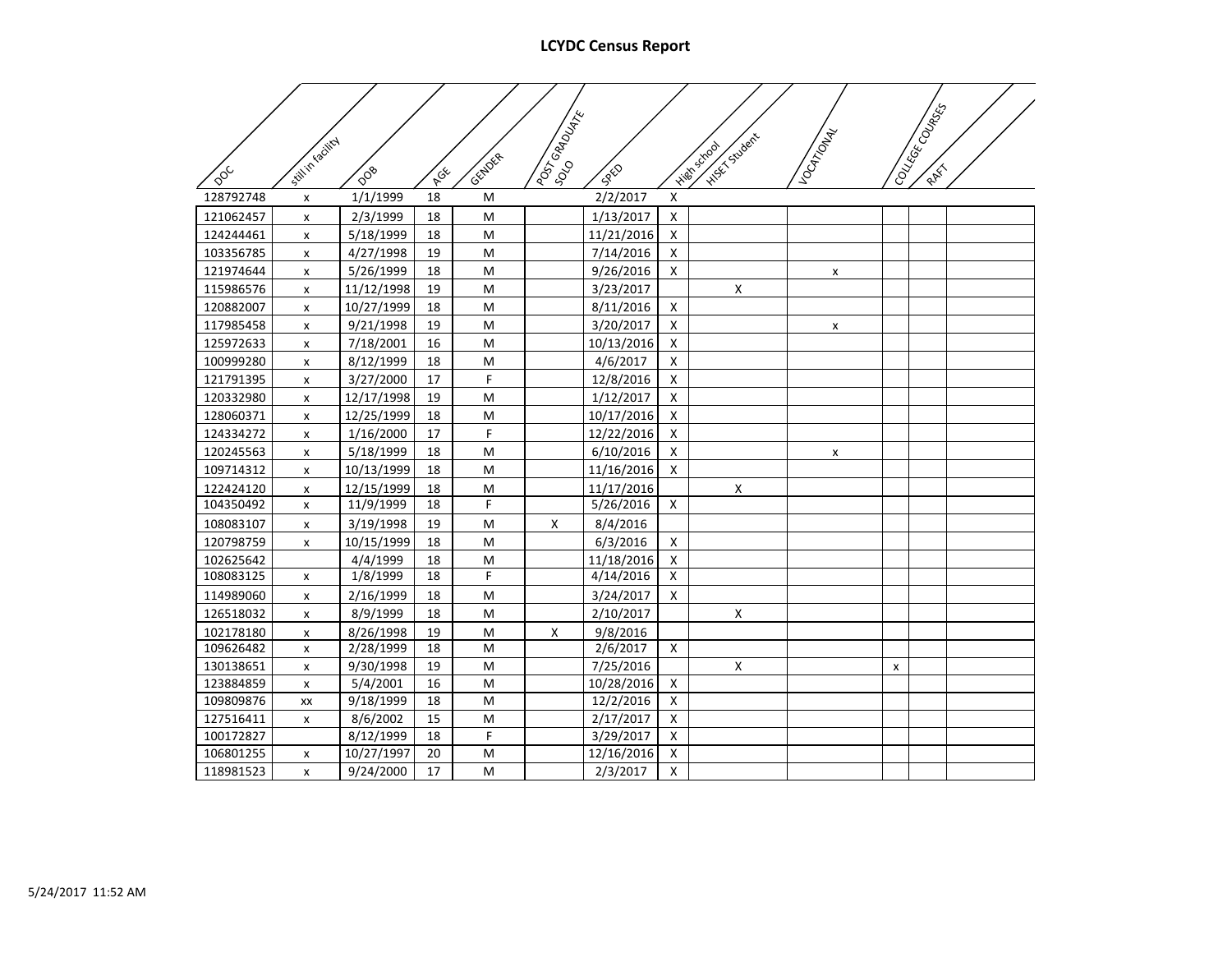### **LCYDC Census Report**

| $\frac{\delta}{2}$ | Still in facility  | 008        | AGE | GENDER      | Poor GROUNTE            | SPED       |                    | Hitch Stubert<br>High school | IVOCATIONAL        | loo <sub>uses</sub> |  |
|--------------------|--------------------|------------|-----|-------------|-------------------------|------------|--------------------|------------------------------|--------------------|---------------------|--|
| 123972400          | $\pmb{\times}$     | 7/30/2001  | 16  | M           |                         | 7/15/2016  | X                  |                              |                    |                     |  |
| 125796477          | x                  | 1/26/2001  | 16  | M           |                         | 4/3/2017   | X                  |                              |                    |                     |  |
| 121429621          | x                  | 8/28/2000  | 17  | M           |                         | 10/20/2016 | X                  |                              |                    |                     |  |
| 114985901          | $\pmb{\mathsf{x}}$ | 8/6/1999   | 18  | M           |                         | 3/15/2017  | X                  |                              |                    |                     |  |
| 117891092          | $\pmb{\times}$     | 7/25/1999  | 18  | M           | X                       | 11/10/2016 |                    |                              |                    |                     |  |
| 130024130          | X                  | 1/1/2001   | 16  | M           |                         | 9/16/2016  | X                  |                              |                    |                     |  |
| 121249126          | $\pmb{\times}$     | 9/19/2000  | 17  | F           |                         | 6/9/2016   | X                  |                              |                    |                     |  |
|                    | X                  |            |     |             |                         |            |                    |                              |                    |                     |  |
| Graduates          | X                  |            |     |             |                         |            |                    |                              |                    |                     |  |
| 115224             | $\pmb{\times}$     | 9/10/1998  | 19  | M           | X                       |            |                    |                              | x                  |                     |  |
| 129302             |                    | 5/18/2000  | 17  | M           |                         |            | X                  |                              | $\pmb{\mathsf{x}}$ | X                   |  |
| 128113             | X                  | 4/3/2002   | 15  | M           |                         |            | X                  |                              | $\mathsf{x}$       |                     |  |
| 126820             | $\pmb{\mathsf{x}}$ | 1/13/2001  | 16  | M           |                         |            | X                  |                              |                    |                     |  |
| 152735             | $\pmb{\times}$     | 8/22/2001  | 16  | M           |                         |            | X                  |                              |                    |                     |  |
| 124612             |                    | 3/30/1999  | 18  | M           |                         |            | X                  |                              |                    |                     |  |
| 124490             | x                  | 10/10/1999 | 18  | $\mathsf F$ |                         |            | X                  |                              |                    | X                   |  |
| 152212             | x                  | 3/26/2000  | 17  | F           |                         |            | X                  |                              |                    | $\pmb{\mathsf{x}}$  |  |
| 150708             | $\pmb{\times}$     | 11/10/1999 | 18  | M           |                         |            |                    | $\pmb{\mathsf{X}}$           |                    |                     |  |
| 153092             | XX                 | 7/19/2002  | 15  | $\mathsf F$ |                         |            | X                  |                              |                    |                     |  |
| 118928             | $\pmb{\times}$     | 11/18/2000 | 17  | M           |                         |            | Χ                  |                              |                    |                     |  |
| 121967             |                    | 9/11/1998  | 19  | F           |                         |            | X                  |                              |                    |                     |  |
| 127489             | X                  | 11/24/1998 | 19  | $\mathsf F$ |                         |            | $\pmb{\mathsf{X}}$ |                              |                    |                     |  |
| 129501             | $\pmb{\times}$     | 7/31/2000  | 17  | M           |                         |            | X                  |                              |                    |                     |  |
| 128469             | X                  | 6/22/1997  | 20  | M           | X                       |            |                    |                              | x                  | X                   |  |
| 153384             | $\pmb{\mathsf{x}}$ | 9/30/1998  | 19  | M           | $\pmb{\mathsf{X}}$      |            |                    |                              |                    | $\pmb{\times}$      |  |
| 119974             | XX                 | 12/19/1998 | 19  | M           | $\overline{\mathsf{X}}$ |            |                    |                              |                    | x                   |  |
| 118224             | x                  | 9/1/1996   | 20  | M           | X                       |            |                    |                              |                    |                     |  |
| 121309             | $\pmb{\times}$     | 5/31/1998  | 19  | M           | $\overline{\mathsf{X}}$ |            |                    |                              |                    |                     |  |
| 128756             | $\pmb{\mathsf{x}}$ | 3/26/1999  | 18  | M           | X                       |            |                    |                              |                    |                     |  |
| 97692              | X                  | 10/1/1997  | 20  | M           | $\overline{\mathsf{X}}$ |            |                    |                              |                    |                     |  |
| 92944              | $\mathsf{x}$       | 6/1/1998   | 19  | M           | $\overline{X}$          |            |                    |                              |                    |                     |  |
| 112769             | XX                 | 7/5/2000   | 17  | M           | X                       |            |                    |                              |                    |                     |  |
| 116184             | x                  | 8/20/1997  | 20  | M           | $\overline{X}$          |            |                    |                              | x                  |                     |  |
| 116053             | $\pmb{\mathsf{x}}$ | 3/21/1997  | 20  | M           | $\overline{\mathsf{x}}$ |            |                    |                              |                    |                     |  |
| 154086             | X                  | 3/26/1998  | 19  | M           | X                       |            |                    |                              | x                  | x                   |  |
| 150376             | X                  | 6/28/1997  | 20  | M           | $\pmb{\mathsf{X}}$      |            |                    |                              |                    | x                   |  |
| 123905             | XX                 | 10/20/1998 | 19  | F           |                         |            | X                  |                              |                    |                     |  |
|                    | Detained           |            |     |             |                         |            |                    |                              |                    |                     |  |
| 156589 x           |                    | 12/3/1998  | 19  | M           |                         |            |                    |                              |                    | X                   |  |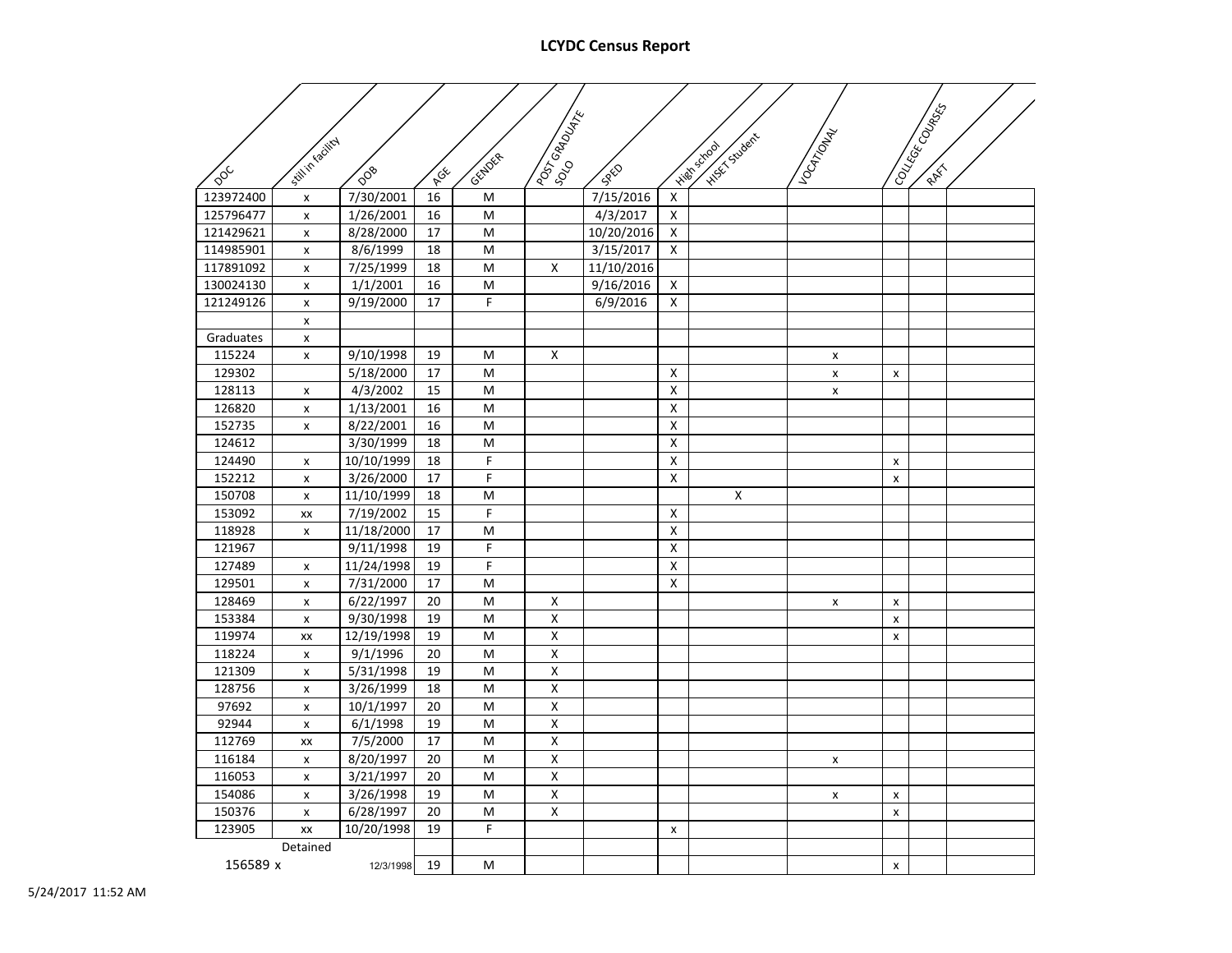### **LCYDC Census Report**

|                    |               |     |             | PostoRapidal |             |                               |             | Courtes Country |  |
|--------------------|---------------|-----|-------------|--------------|-------------|-------------------------------|-------------|-----------------|--|
|                    |               |     |             |              |             |                               |             |                 |  |
| Still in facility  |               |     | GENDER      |              |             | Hitsch student<br>High school | IVOCATIONAL |                 |  |
| $\overline{Q}_{Q}$ | $\frac{1}{2}$ | AGE |             |              | <b>SPED</b> |                               |             |                 |  |
| 153866 x           | 5/30/1999     | 18  | M           |              |             |                               |             |                 |  |
| 150236 xx          | 5/21/2000     | 17  | M           |              |             |                               |             |                 |  |
| 151098 x           | 10/26/1999    | 18  | M           |              |             |                               |             |                 |  |
| 156094 x           | 4/9/1999      | 18  | M           |              |             |                               |             |                 |  |
| 154416 x           | 8/25/1999     | 18  | M           |              |             |                               |             |                 |  |
| 156307 xx          | 4/28/1999     | 18  | M           |              |             |                               |             |                 |  |
| 155074 x           | 11/14/2000    | 17  | M           |              |             |                               |             |                 |  |
| 121707             | 2/7/2000      | 17  | M           |              |             |                               |             |                 |  |
| 121328             | 7/27/1999     | 18  | M           |              |             |                               |             |                 |  |
| 128223 x           | 9/11/2001     | 16  | M           |              |             |                               |             |                 |  |
| 155918 xx          | 7/5/2000      | 17  | M           |              |             |                               |             |                 |  |
| 155785 x           | 12/22/2003    | 14  | M           |              |             |                               |             |                 |  |
| 151130             | 11/3/1999     | 18  | M           |              |             |                               |             |                 |  |
| 124164 x           | 11/13/2000    | 17  | M           |              |             |                               |             |                 |  |
| 153502 x           | 3/11/2001     | 16  | M           |              |             |                               |             |                 |  |
| 156465 x           | 1/5/2000      | 17  | M           |              |             |                               |             |                 |  |
| 151347 x           | 1/10/2000     | 17  | M           |              |             |                               |             |                 |  |
| 118693 xx          | 6/20/2000     | 17  | M           |              |             |                               |             |                 |  |
| 150553 x           | 4/17/2001     | 16  | M           |              |             |                               |             |                 |  |
| 150385 x           | 12/31/1999    | 18  | M           |              |             |                               |             |                 |  |
| X                  |               |     |             |              |             |                               |             |                 |  |
| 153856 x           | 6/1/2000      | 17  | $\mathsf F$ |              |             |                               |             |                 |  |
| 112216 x           | 3/8/1999      | 18  | $\mathsf F$ |              |             |                               |             |                 |  |
| 153737 x           | 1/13/2001     | 16  | $\mathsf F$ |              |             |                               |             |                 |  |
| 122541 x           | 10/3/1999     | 18  | F           |              |             |                               |             |                 |  |
| 157521 x           | 3/14/1999     | 18  | F           |              |             |                               |             |                 |  |
| 155593 x           | 4/10/2002     | 15  | F           |              |             |                               |             |                 |  |
| 152413 x           | 11/10/1999    | 18  | F           |              |             |                               |             |                 |  |
|                    |               |     |             |              |             |                               |             | <b>RAFT</b>     |  |
| 115435             | 7/9/1998      | 19  | F           |              |             |                               |             | <b>RAFT</b>     |  |
| 157067             | 8/5/2005      | 13  | m           |              |             |                               |             | <b>RAFT</b>     |  |
| 107780             | 2/9/1998      | 19  | m           |              |             |                               |             | <b>RAFT</b>     |  |
| 121289             | 11/16/1999    | 18  | m           |              |             |                               |             | RAFT            |  |
| 118546             | 10/1/1996     | 20  | m           |              |             |                               |             | <b>RAFT</b>     |  |
| 117919             | 7/6/1996      | 20  | f           |              |             |                               |             | <b>RAFT</b>     |  |
| 151210             | 7/26/1997     | 19  | $\sf f$     |              |             |                               |             | Raft            |  |
| 153197             | 1/11/2002     | 15  | f           |              |             |                               |             | raft            |  |